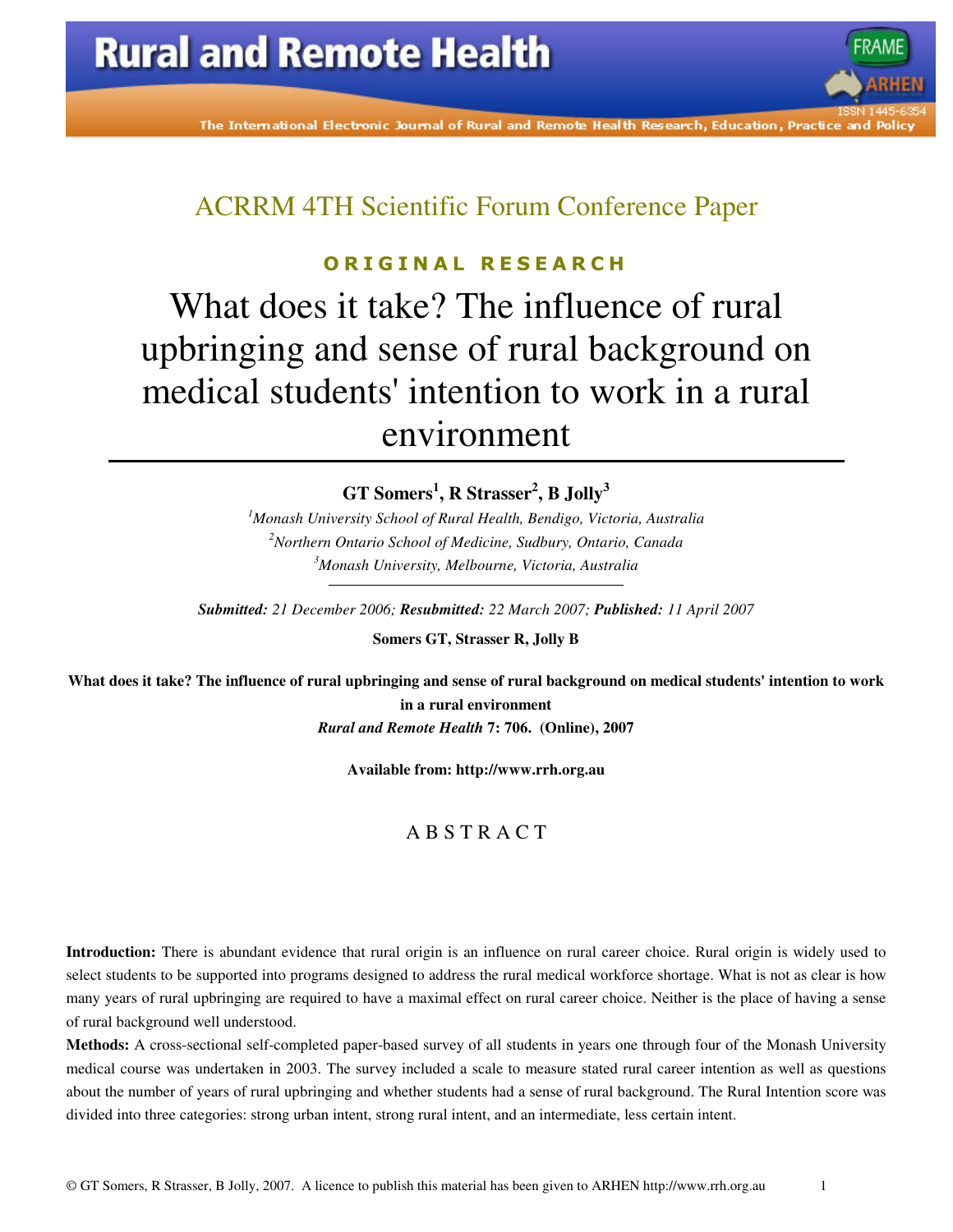The International Electronic Journal of Rural and Remote Health Research, Education Practice and Policy

**Results:** There was an 88% (*n* = 399) response rate from students holding Commonwealth Supported Places. Approximately 30% of these claimed a sense of rural background, and 28% had more than 8 years of rural upbringing. Twenty-five percent stated a strong intention to choose a rural career and 34.5% had strong urban intent. The remaining 40.5% were in the intermediate group. Almost all students (97.5%) with over 5 years of rural upbringing had developed a sense of rural background, and almost all (97.5%) with less than 5 years' rural upbringing denied a sense of rural background. Rural intent was high for those with a sense of rural background and those with more than 8 years of rural upbringing, but the students who had had from 4 to 8 years of rural upbringing mainly fell into the 'uncertain' category.

**Discussion:** In this cohort of almost 400 Australian medical students, a sense of rural background developed at a clear point, around 5 years of rural upbringing. Students with a sense of rural background were likely to develop a strong rural intent several years before similar students who had failed to make this connection with a rural community. This latter group displayed uncertainty toward a rural career choice, possibly due to unfamiliarity. Unlike those with strong urban intent, these students have not excluded a rural career and should be supported. The inclusion of a measure of the intention of students to work in a rural environment is likely to increase the reliability and validity of selection procedures.

**Key words:** career choice, medical school, medical students, rural background, rural intention, selection, years of rural upbringing.

## Introduction

There is an abundance of evidence that rural origin is associated with a rural medical career choice<sup>1</sup>. Consequently, in order to address the rural medical workforce shortage, the Australian Government requires medical schools to ensure that at least 25% of their Commonwealth Supported Places (CSP) is offered to students with a rural background. A student of rural origin is defined by the Rural Undergraduate Support and Coordination (RUSC) program as having at least 5 years rural residence (Rural, Remote and Metropolitan Areas [RRMA] classification  $3-7^2$ ) consecutive or cumulative, from the commencement of primary school<sup>3</sup>.

The RUSC guidelines are not applied consistently to selection processes across the Australian medical schools. For example, while the Monash University Dean's Rural List supports students who have lived for 5 of the previous 12 years in RRMA 3-7, the University of Melbourne focuses on the place of residence during the last 2 years of high school. The University of Sydney more closely follows the RUSC guidelines, requiring 5 years since the commencement of primary school. The Australian Medical Workforce Advisory Committee (AMWAC), the peak advisory group to the Australian Health Ministers Advisory Council (AHMAC), defined rural background as 'having lived in a rural area (RRMA 3-7) for a minimum of five consecutive years or eight cumulative years<sup>4</sup>.'

The Jefferson Longitudinal Study in the USA found that apart from rural origin, rural intention (RI) at entry to medical school was the only independent predictor of rural career choice<sup>5</sup>. A study of first, second and final year students at Monash University, Australia, found that rural origin was the most important predictor of RI in the early years. The change in RI influenced by a successful rural attachment became more important, even than rural origin, in later years<sup>6</sup>.

The original 1994 RUSC definition was based on a literature review which focussed on rural origin, but not on years of rural upbringing<sup>7,8</sup>. It is difficult to find research that identifies the number of years of rural upbringing that optimally influences rural career choice. Further, it is unclear whether the relationship between rural origin and RI is constant over the years of rural upbringing. There is some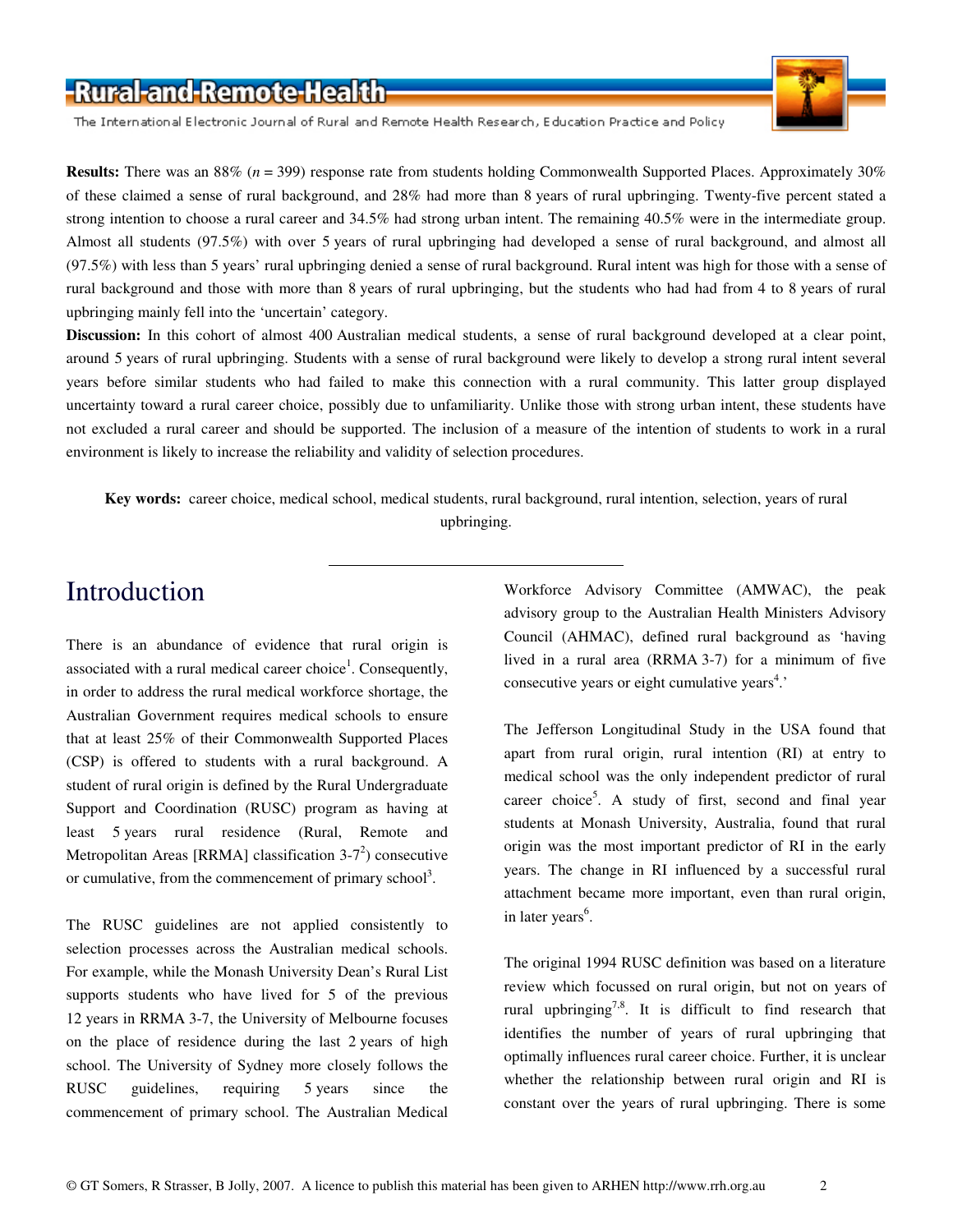The International Electronic Journal of Rural and Remote Health Research, Education Practice and Policy

evidence to suggest that a rural primary school education may be more important than a rural secondary education<sup>9</sup>.

Cutchin has highlighted the importance of congruence between self and community for the retention of rural physicians<sup>10</sup>. He developed a theory of experiential place integration, identifying security, freedom, identity and meaning in place as essentials for developing a sense of belonging to a rural place<sup>11</sup>. It is possible that these components, developed during a rural upbringing, will enable a sense of rural background, and will have an effect on recruitment.

So, another possible influence on rural career choice is the 'sense' of rural background (RB). Is the development of RB an important intermediary between years of rural origin and the intention to choose a rural career? Does it exert its influence on RI through the number of years of rural background (YR) or does it have an independent effect?

This article investigates the relationship between the stated RI, that is the strength of intention to work in a rural environment, as declared by the respondent and YR. We also investigate the place of having RB in rural career decisionmaking. This was part of a much wider study of factors influencing rural career choice and the measurement of attitudinal change<sup>12</sup>.

### Methods

During 2003, a cross-sectional self-completed paper-based survey was conducted of all medical students in years one through four of the undergraduate-entry medical course at Monash University, Victoria, Australia. Due to a curriculum restructure at the time, respondents came from the first two years of the new five-year course and the fourth year of the previous six-year course. There was no third year cohort. Students were approached several times throughout the year while they attended lectures. Data from the most recent response from each student were used for this article.

The three variables reported in this article were:

1. *Rural intent (RI)*: a score resulting from the simple combination of responses to two visual analogue scales. The first measured strength of intention to work only in a capital city (scored 0 to -9), and the second measured strength of intention to take up a rural career (all areas outside a capital city and its metropolitan suburbs) (scored 0 to +9). The possible range was -9 (strongly urban) to +9 (strongly rural). Measures of the strength of intention must be directed at a single target. This approach allows for a clear and dichotomous choice, and is supported in the literature<sup>13</sup>.

This continuous variable was subsequently reduced to three categories, set arbitrarily at thirds of the range (-9 to  $+9$ :

- a. strong rural intention: RI>3
- b. intermediate (uncertain):  $-3 <$  = RI  $<$  =  $+3$
- c. strong urban intention: <-3
- 2. *Years of rural upbringing (YR)*: 'How many years of your life have you lived in rural areas (outside a capital city)?' Rural was defined as anywhere outside metropolitan areas of capital cities. No attempt was made in this study to determine which years were spent in a rural/non-capital city environment.
- 3. *Sense of rural background (RB)*: 'Do you feel you have a rural background?' (Yes/No)

Ethics approval had been gained from the Standing Committee for Ethics in Research involving Humans (SCERIH), Monash University. Data were analysed using the Statistical Package for the Social Sciences (SPSS for Windows: release 14.0.0; SPSS Inc; Chicago IL, USA).

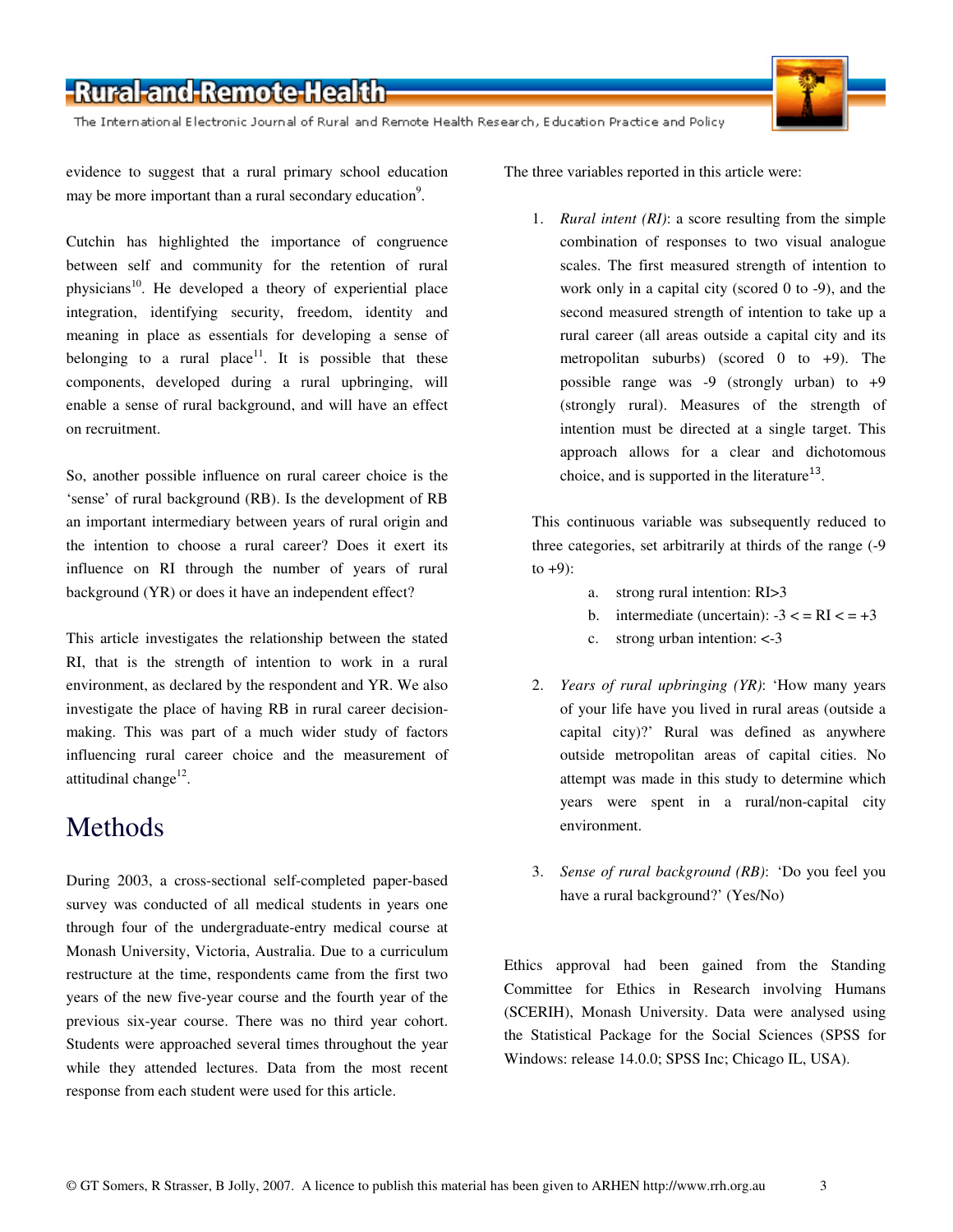The International Electronic Journal of Rural and Remote Health Research, Education Practice and Policy

### Results

Of the 604 students, 530 (88%) replied. Of these respondents, 399 held CSP and 131 were international medical students. This article reports on data from the 399 responses from local (CSP) students. More than 30% of the CSP students had an RB, and a similar proportion had more than 5 YR. Two-thirds (262) were female.

The distribution of the responses for the dependent variable, stated RI was normal. Approximately 25% (100) of respondents fell into the strong RI category consistent with expectations, and the remainder fell reasonably equally into the other two categories: strong urban (136), and intermediate (158).

### *Stated rural intent and years of rural upbringing*

Figure 1 represents the relationship between RI and YR as a scatterplot graph. The line of best fit (included as a dotted line), reveals the relationship between RI and YR to have been of moderate magnitude and highly statistically significant $14$ .

- R = .49, adjusted R<sup>2</sup> = 0.24, *p*<.001
- Unstandardised beta =  $0.26$ , std error =  $0.02$ ,  $p < .001$

The slope of the line reveals that RI (Beta) was likely to increase by one RI unit for every 4 additional YR upbringing.

The point where the numbers in the strong rural category began to outweigh those in the strong urban category was approximately  $YR = 8$ . This is represented graphically in Figure 2, where YR is represented in categories along the Xaxis. Data within each YR category were divided according to the RI category.

There are two clusters in the data in Figure 1. These are located near the line of best fit at zero YR and at 16-20 YR. The latter cluster represents students who had spent virtually their whole lives in the country. It is apparent that students in the YR = zero cluster had a lower RI than those in the  $YR = 16-20$  cluster.

Visually, the relatively small numbers between these clusters do not appear to have a clear trend on the scatterplot, although most seem to be above  $RI = 0$  and the line of best fit. It is possible that the line of best fit is overly influenced by these two clusters and that it may not accurately reflect the trend for students between  $YR = 0$  and  $YR = 16$ .

Figure 2 looks more closely at the intervening data. The vast majority of students from both the zero and the up-to-four YR groups were evenly distributed in the strong urban and uncertain RI groups, suggesting a similarity in these cohorts. It also suggests that approximately 40% from each group are uncertain and have not excluded a rural career. A greater proportion of students in the up-to-four group (25%) declared a strong interest in a rural career.

While the numbers are low, over 70% of the 4-8 YR group fell in the uncertain RI category. This represents a group with attitudes between the strong urban and the strong rural groups. While they are not strongly rural, they are not committed to an urban career. The  $YR = 4-8$  may represent the turning point for the influence of YR on RI.

Both groups with YR >8, had a similar pattern and more than 60% were in the strong rural group. It would appear that YR >14 was not a more powerful influence over RI than  $YR = 8-14$ . This confirms the impression that  $YR = 8$  is critical for developing a strong rural RI.

Figure 3 reduces these data to three categories of YR. The  $YR = 0$  group is largely split between urban and uncertain; the YR >8 is strongly rural; and the intervening up-to-8 YR group is more uncertain with an RI distribution between these more extreme patterns.

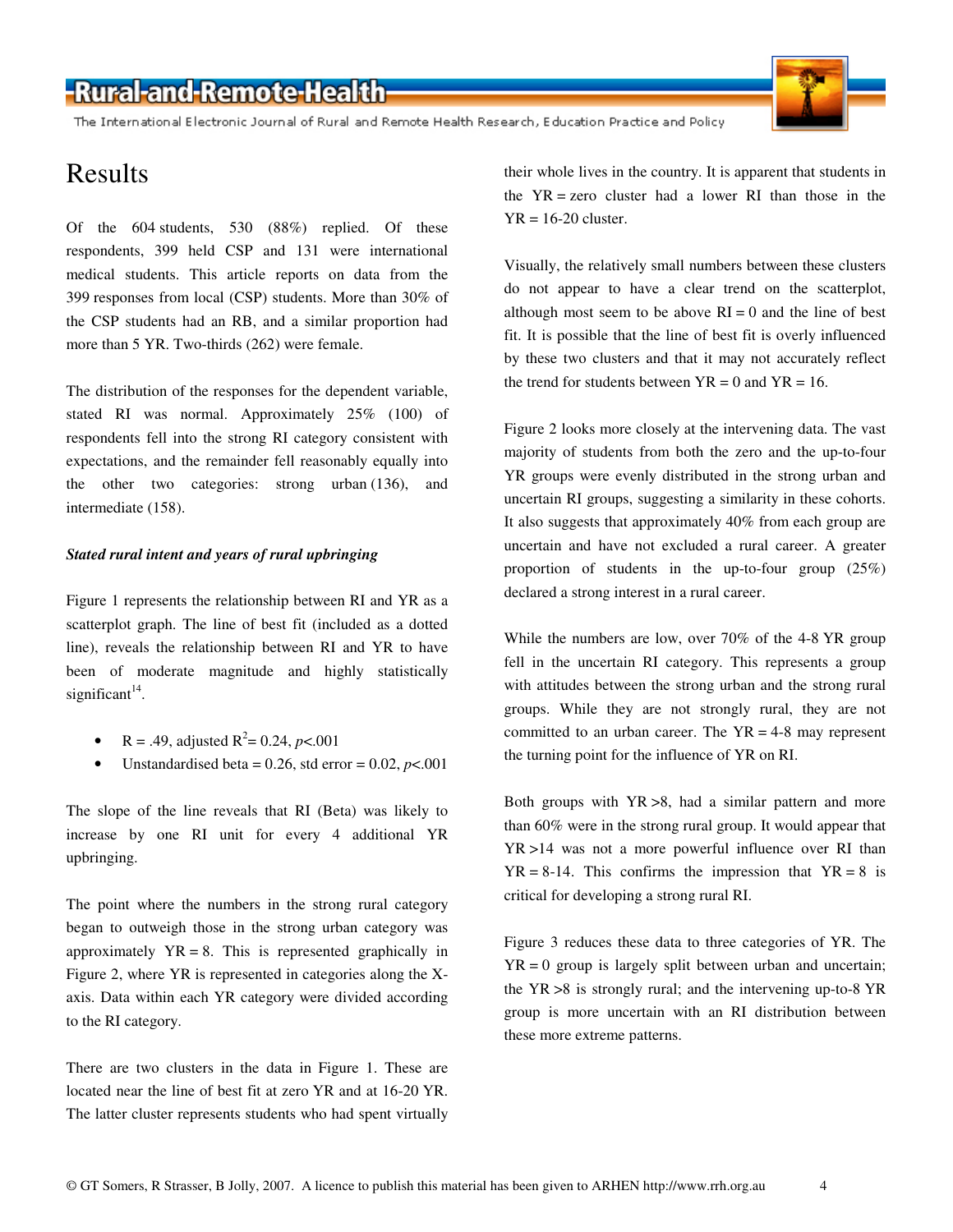The International Electronic Journal of Rural and Remote Health Research, Education Practice and Policy



**Figure 1: The relationship between stated rural intention (RI) and years of rural upbringing (YR). Each marker may represent more than one result. The markers are identified according to sense of rural background (RB). The diagonal line is the line of best fit. The vertical lines at YR = 5 are a visual aid to highlight the cut-off point where RB is seen to develop.** 

### *Years of rural upbringing (YR) and a sense of rural background (RB)*

The markers in Figure 1 are identified for RB. There were 396 valid responses. Only three (2.5%) of the 119 students who claimed RB had less than 5 years rural upbringing, and only seven (2.5%) of the 277 who did not claim RB, had YR >5. An additional seven students had 5 YR. Therefore, there is a 95% likelihood that an RB develops at 5 YR. A vertical line is shown at  $YR = 5$  to highlight this.

• RB can be said to develop at  $YR = 5$ .

### **Stated Rural Intent (RI) and a sense of rural background (RB)**

When a regression model was fitted with RI as the dependent variable (DV) and RB as the independent variable (IV), RB had a similar predictive validity to YR.

- R = 0.48, adj.  $R^2 = 0.23$ , p<.001
- Unstandardised beta =  $2.16$ , std error =  $0.20$ , p<.001

This suggests that a student with a positive RB should have an RI some 2.2 RI units (12% of the range) greater than if RB was negative.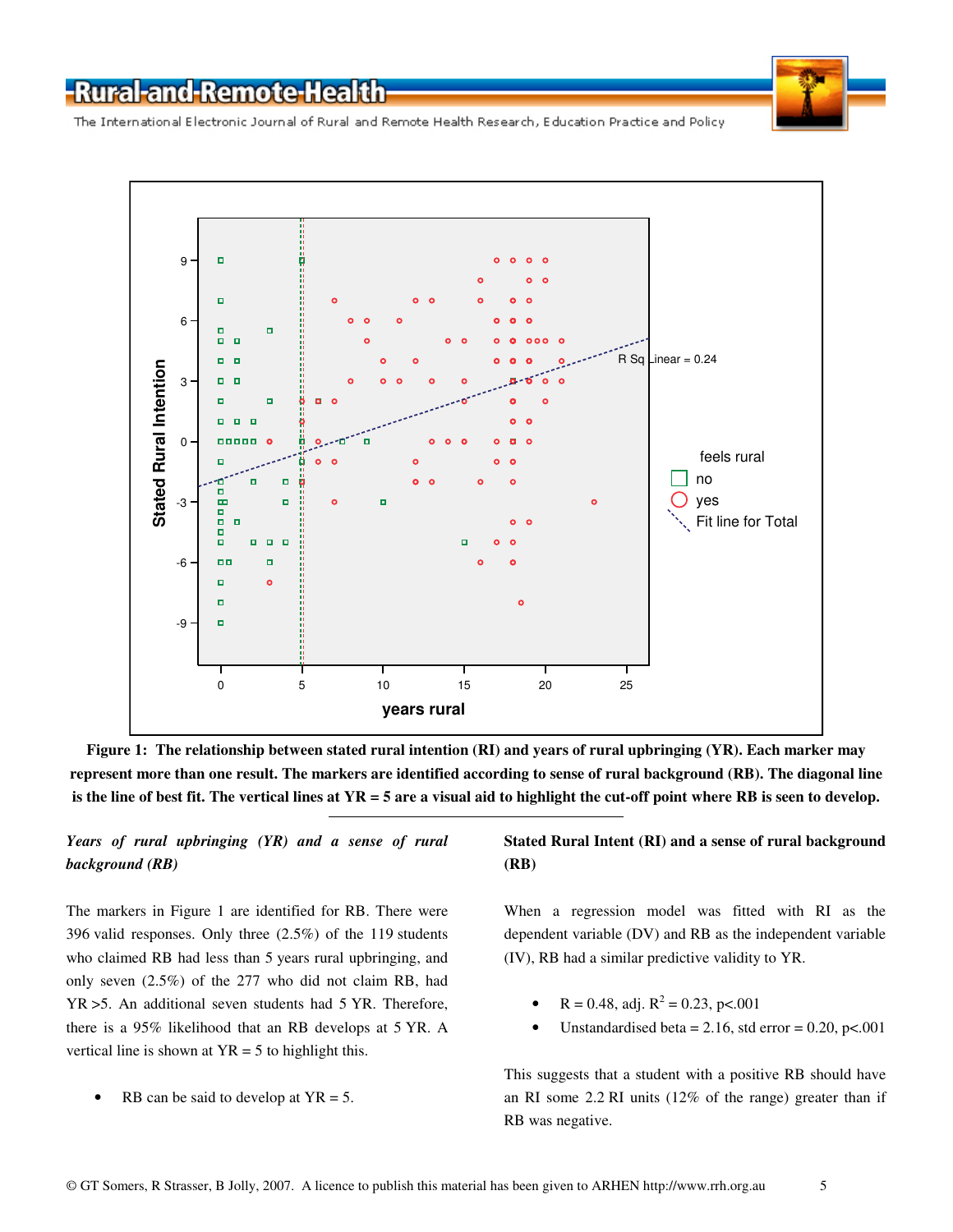

The International Electronic Journal of Rural and Remote Health Research, Education Practice and Policy



**Figure 2: Percentages of years of rural upbringing (YR) sub-groups that fall in the rural intent (RI) categories.** 



**Figure 3: The bar graph represents the three patterns of rural intent (RI) category seen in the major YR sub-groups.**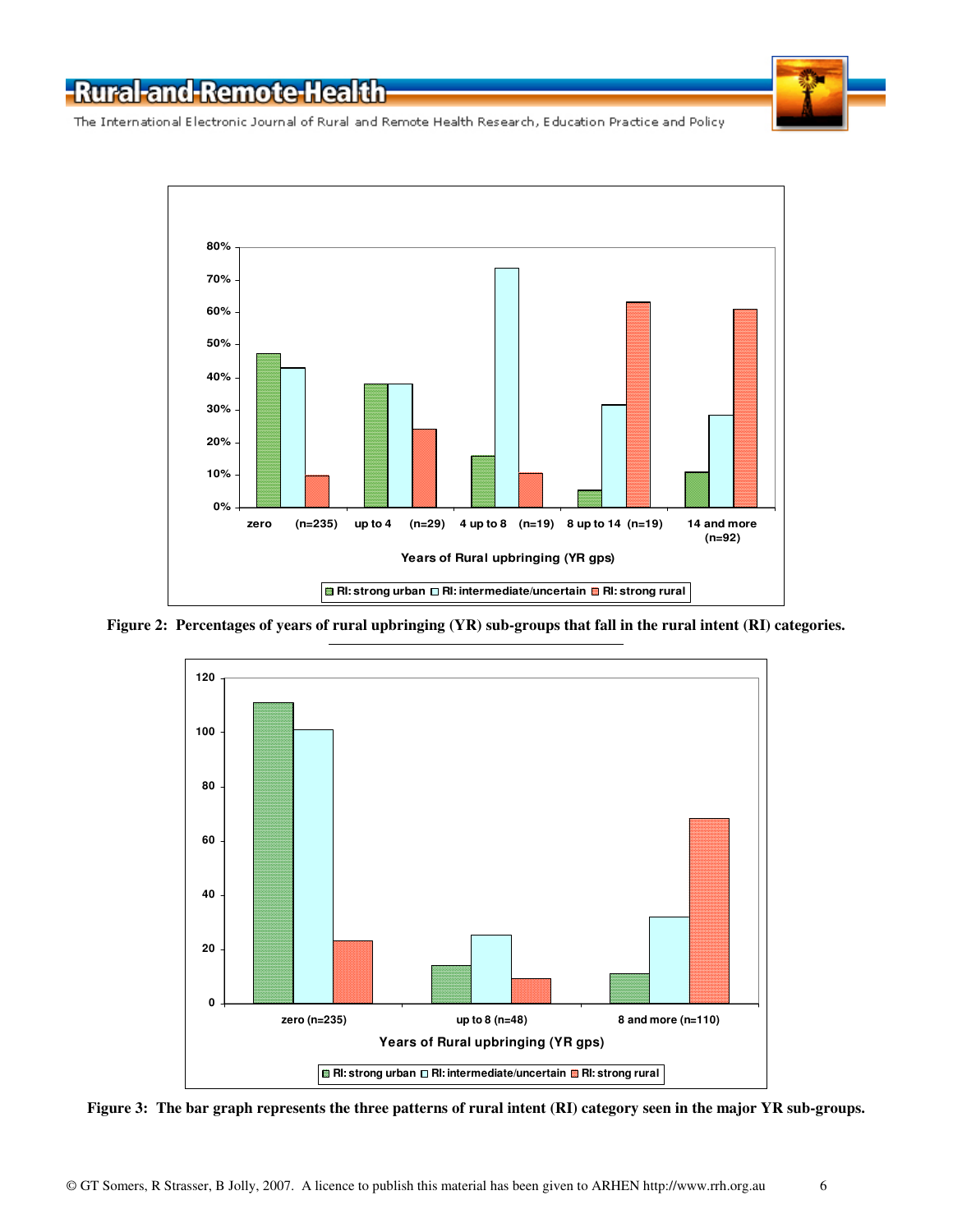The International Electronic Journal of Rural and Remote Health Research, Education Practice and Policy



### *Stated rural intent (RI), years rural (YR) and a sense of rural background (RB)*

In order to test whether YR and RB had independent effects on RI, an attempt was made to fit a regression model with RI as DV, and both YR and RB as IVs. As these IVs overlap  $(RB = 5YR)$  it was not surprising that there was an unacceptably high degree of multicollinearity (bivariate  $correlation = 0.91$ , rendering the analysis inappropriate.

Figure 1 shows that RB is strongly associated with over 5 years of YR. As discussed (Figure 2), RI is influenced by YR, and this is maximal if  $YR = >8$ . Further, if we can assume a linear relationship, RI increases 0.26 for every additional year of YR. It was found that a positive RB added about 2.2 RI units to the RI score. Eight YR are required to have the same impact  $(8 \times 0.26 = 2.1)$ .

Figure 4 represents the distribution of RI categories for those with and without RB. This graph is very similar to Figure 3 without the middle  $YR = up-to-8$  group. The predictive patterns of RB both on the cross-tabulations (Figs 3, 4) and regression modelling are similar to YR.

### Discussion

#### *Definition of rural*

There is no universally accepted definition of rural, and the efforts of the Australian Government to devise complex systems such as the  $RRMA<sup>2</sup>$  and  $ARIA<sup>15</sup>$  systems have failed to gain universal acceptance. Muula<sup>16</sup> concluded recently that 'a universal definition of a rural area is not possible'. Therefore, a minimalist definition of 'rural' as meaning 'non-capital city' was adopted in this work.

While Couper states that 'rural cannot be defined as nonurban', he goes on to define rural health care as the 'provision of health services to areas outside of metropolitan centres where there is not ready access to specialist, intensive and/or high technology care...'<sup>17</sup>. Within the limitations outlined above, we have accepted that much of Couper's definition can be accommodated by using the capital city - non capital city model. This is the most likely model to be understood internationally. It is also clearly understood by the students being surveyed. Indeed, a survey using other, less readily understood definitions is unlikely to be valid, because the level of understanding of the students of what we are seeking to measure will not be consistent. Further, our research demanded a dichotomous model of rural/non-rural, disallowing the use of more complex models.

This approach was supported by Dempsey et al. who wrote $^{13}$ :

*Which system of classifying rurality can be recommended? The capital city versus the rest of the state system is simple, intuitive and seems to provide robust results, in this setting. This approach may therefore have some value in states such as South Australia where the capital city dominates and the regional centres are much smaller.* 

Perhaps this approach is more appropriate in Australia, and especially for states like South Australia where large states are centred on a single large city.

While it might be argued that large regional centres such as Geelong, Victoria, and Wollongong, New South Wales, are not the same as smaller rural centres, these larger centres do not have ready access to all tertiary and quaternary services; conditions there are still different to those in capital cities. The definition accepted here is simple, understandable and unambiguous. It enables the researcher to investigate the earliest variation in attitude away from capital city intention. While this may not always translate to a positive attitude toward remote practice, it is an early indicator of a positive attitude toward rural practice.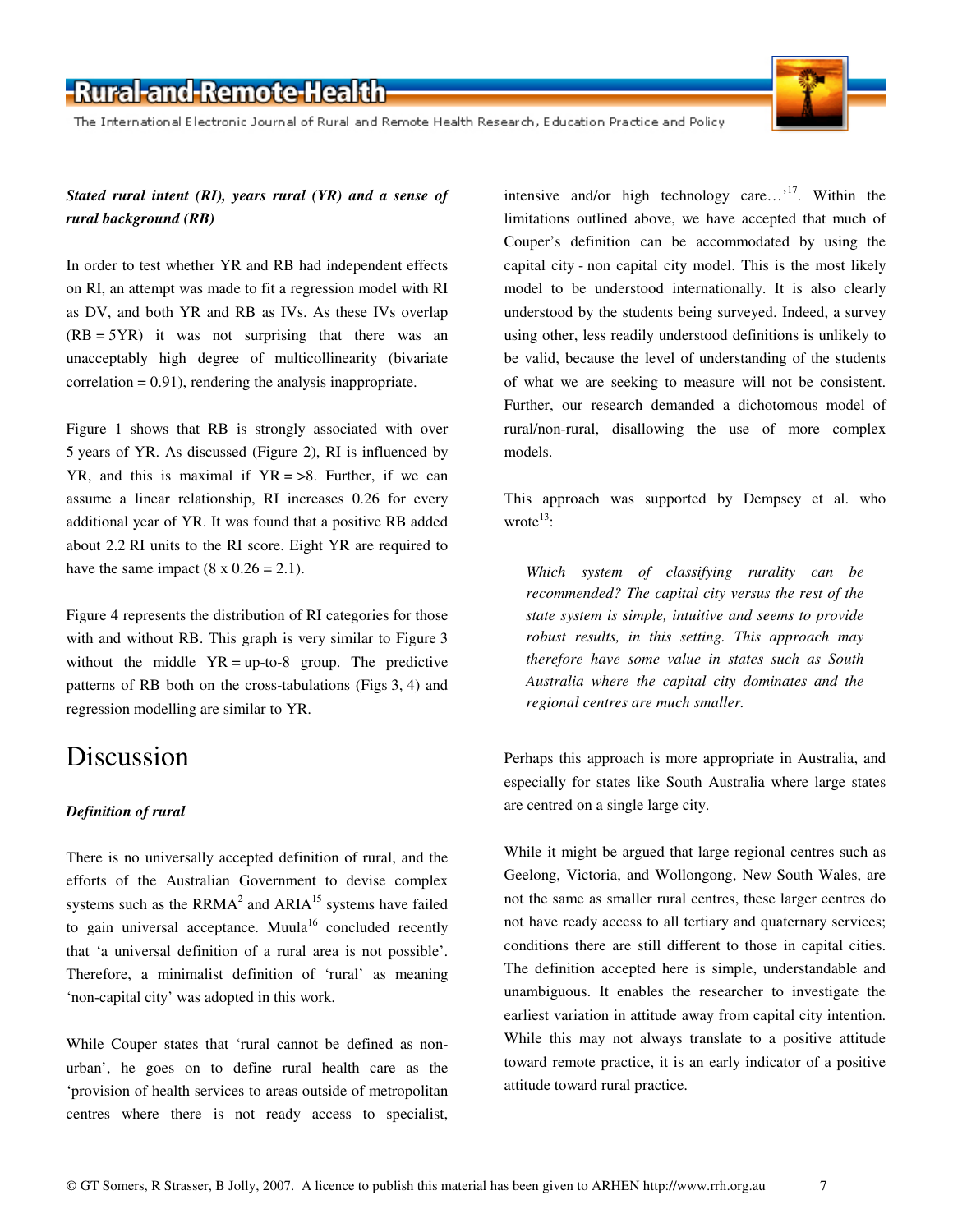

The International Electronic Journal of Rural and Remote Health Research, Education Practice and Policy





#### *Sample characteristics*

It is possible that a disproportionate number of the 51 nonresponders may have had a negative attitude toward rural careers. It is unlikely that this will affect the generalisability of these results afforded by the high response rate (88%). Monash University attracts a large proportion of rural origin students to its medical course. While 28% of local respondents had over 8 YR, 30% claimed RB. These proportions may be lower if the non-responders were predominantly of urban origin.

A limitation of this research is the relatively small number of students in the 1-13 YR group. This suggests that Monash University, while requiring rural origin students to have spent a minimum of 5 of the previous 12 years in the country, actually selects rural origin students who have spent the major part of their lives in a rural environment. This limits the ability of this study to clearly identify trends for YR by each year group. Further research involving larger numbers in this cohort is required to find the definitive answer. Such research may require a national sample, such as that used in the Medical Schools Outcomes Database and Longitudinal Tracking Project of the Committee of Deans of Medical Schools (CDAMS)<sup>18</sup>.

Another limitation of this study was that the timing of YB was not identified. Neither was the influence of boarding school. It is possible that say, 5 years in a rural environment later in one's upbringing, might have a greater effect on RI than 5 years in infancy, although there is some evidence to the contrary<sup>9</sup>. Alternatively, it may have the same or indeed a different effect on developing YB. Some studies, such as the CDAMS study<sup>18</sup> do ask for more detail. Perhaps subsequent analysis of these data collected on the larger national cohort will offer further insights.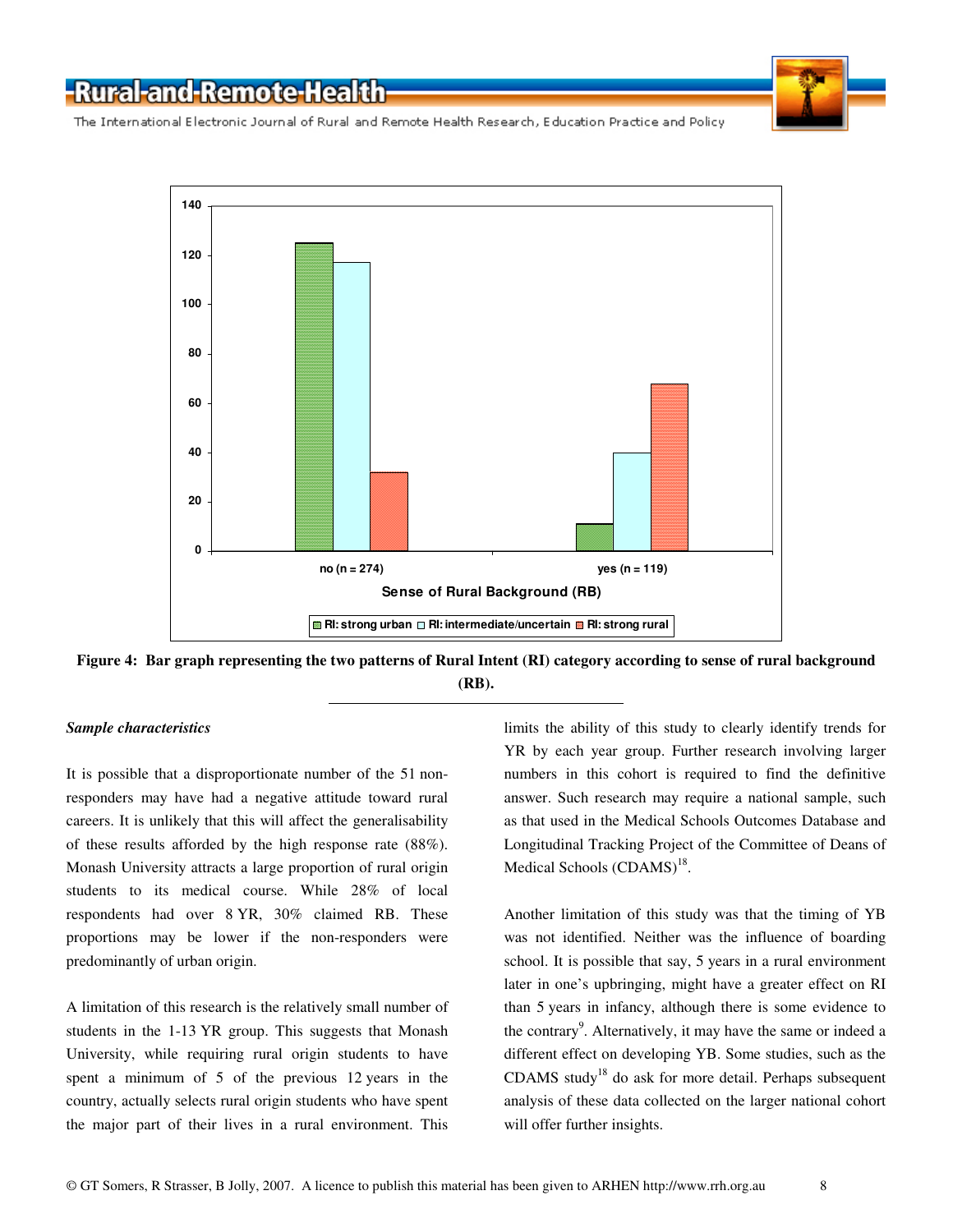The International Electronic Journal of Rural and Remote Health Research, Education Practice and Policy

#### *Categories of rural intent*

Stated RI scale was arbitrarily split into three categories as defined by thirds of its range. These were deemed to represent a strong urban, a strong rural and an intermediate group in order to perform comparative analyses. While the meaning of the high scoring group and the low scoring group is reasonable clear, that of the intermediate group warrants further consideration.

One interpretation of the meaning of the intermediate group is that these students form an uncertain or undecided group as they are neither strongly urban, nor strongly rural. If this is the case, these students, with appropriate support, might consider a rural career. It is these students who should be the target of undergraduate programs designed to increase rural career uptake. It is important to remember that almost as many of those with zero YR fall into this category, as into the strong urban category. Further, there were 20 students with no rural background who declared a strong intention to pursue a rural career.

The students who have strong urban or strong rural tendencies are less likely to change their attitudes. Rabinowitz et al. did find, however, that offering support and positive rural experiences to the strong rural cohort was worthwhile, because it increased their retention rate once they did enter a rural career<sup>5</sup>.

#### *Rural origin and rural intent*

While it was clear that the  $YR = 0$  ( $n = 235$ ) was largely a mix of strong urban and undecided RI, and that the YR >14 (*n =* 92) was largely of strong rural RI, the number of respondents between these extremes was relatively small (*n =* 67). This made it difficult to determine significant trends in the intervening levels of YR.

Despite this limitation, the  $YR = 8$  to 14 group had a similar RI pattern to that of  $YR > 14$  (Fig 2), and this appeared different to that of the  $YR = 4$  to 8 group. This suggested that  $YR = 8$  was the critical point where RI became maximal.

Having RB had a similar effect on (RI to that of YR >8 (Figs 3, 4). There was a very strong correlation between RB and  $YR > 5$  (Fig 1). If indeed a difference between the onset of maximal influence of these variables can be identified from the limited data of this study, it would be that having RB exerts its maximal influence on RI (at  $YR = 5$ ) before  $YR$  itself does (at  $YR = 8$ ). This suggests that students with RB were likely to develop a strong RI several years earlier than similar students who had failed to make this connection with a rural community.

### Conclusions

It may not be possible to accurately determine the optimal number of YR required to influence RI. These data suggest that 8 years may be the minimum number of YR required to produce the highest likelihood of RI. It is also likely that a having RB is a good predictor of rural career intention. This influence of RB on RI develops at 5 YR, earlier than the 8 years required by YR.

A number of students with an RB do not intend to practice in the country, and a larger number of those without an RB do intend to practice in the country. Further, those with uncertain intention, that is, those with neither strong urban or strong RI, form a significant proportion of all RB and YR groups. As discussed, these last students are likely to benefit most from undergraduate rural programs. Recently introduced programs at Monash University are likely to limit access to rural undergraduate programs by non-rural students.

Students likely to subsequently choose a rural career, then, are not only identifiable by measuring YR or RB. A useful adjunct is the measurement of RI. This is not straightforward, and has been considered elsewhere<sup>12</sup>. In order to maximise and to better understand the effects of rural undergraduate experience on medical students, it would

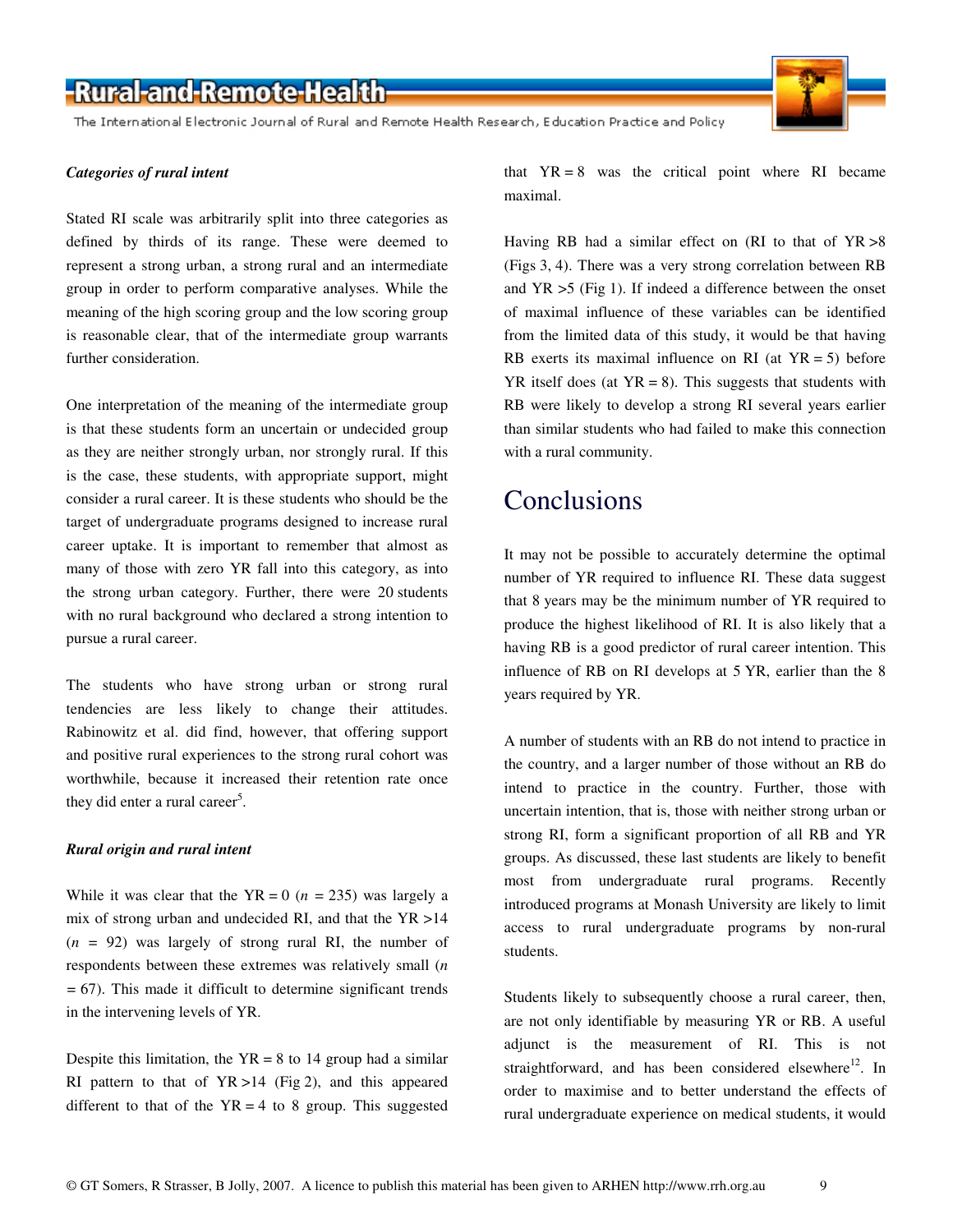The International Electronic Journal of Rural and Remote Health Research, Education Practice and Policy

be useful if large national studies such as the CDAMS longitudinal database<sup>18</sup> included measures of rural career intention. Such a measure would also be an improvement on rural origin alone in the selection of students for medical school places designed to increase rural career uptake.

### Acknowledgements

The PhD work from which this paper emanates was supported by Monash University scholarships and an NH&MRC doctoral scholarship. An abbreviated version of this paper was presented at the 2006 ACRRM Annual Scientific Forum, 16-19 November 2006, Adelaide, South Australia.

### References

1. AMWAC. *Career decision making by doctors in their postgraduate years: A literature review*. AMWAC Report 2002.1. Sydney, NSW: Australian Medical Workforce Advisory Committee, 2002.

2. Department of Primary Industries and Energy, and Department of Human Services and Health. *Rural, remote and metropolitan areas classification: 1991 census edition*. Canberra, ACT: Australian Government Printing Service, 1994.

3. Anon. *RUSC funding parameters and draft reporting framework*. Available: http://som.flinders.edu.au/FUSA/GP-Evidence/rural/ frame/RUSC%20Parameters%20and%20draft%20reporting%20fra mework.pdf (Accessed 4 December 2006).

4. AMWAC. Doctors in vocational training: rural background and rural practice intentions. *Australian Journal of Rural Health* 2005; **13:** 14-20.

5. Rabinowitz HK, Diamond JJ, Hojat M, Hazelwood CE. Demographic, educational and economic factors related to recruitment and retention of physicians in rural Pennsylvania. *Journal of Rural Health* 1999; **15**: 212-218.

6. Somers GT, Strasser R. Do rural mentors, rural undergraduate clubs and rural rotations increase the medical student's intention to practise in the country? In: I Wronski (Ed.). *The Australian College of Rural and Remote Medicine Scientific Forum* 30 April 2002; Melbourne: ACRRM, 2002; p. 90-94. Available: http://www.acrrm.org.au/main.asp?NodeID=156#p14 (Accessed 14 February 2007).

7. Rural Undergraduate Steering Committee. *Rural doctors: reforming undergraduate medical education for rural practice*. Canberra, ACT: Rural Undergraduate Steering Committee for the Department of Human Services and Health, 1994.

8. Rural Undergraduate Steering Committee. Undergraduate rural curriculum conference report. In: *Undergraduate Rural Curriculum Conference 1994*. Canberra: Australian Government Publishing Service, 1994.

9. Wilkinson D, Beilby JJ, Thompson DJ, Laven GA, Chamberlain NL, Laurence CO. Associations between rural background and where South Australian general practitioners work. *Medical Journal of Australia* 2000; **173**: 137-140.

10. Cutchin MP. Community and self: concepts for rural physician integration and retention. *Social Science and Medicine* 1997; **44:** 1661-1674.

11. Cutchin MP. Physician retention in rural communities: the perspective of experiential place integration. *Health and Place* 1997; **3:**25-41.

12. Somers GT. An approach to the understanding and measurement of medical students' attitudes toward a rural career (PhD thesis). Melbourne, VIC: Monash University, 2004.

13. Dempsey P, Wilson D, Taylor A, Wilkinson D. Self-reported patterns of health services utilisation: an urban-rural comparison in South Australia. *Australian Journal of Rural Health* 2003; **11:** 81- 88.

14. Cohen J. *Statistical power analysis for the behavioral sciences*. New Jersey: Erlbaum, 1988.